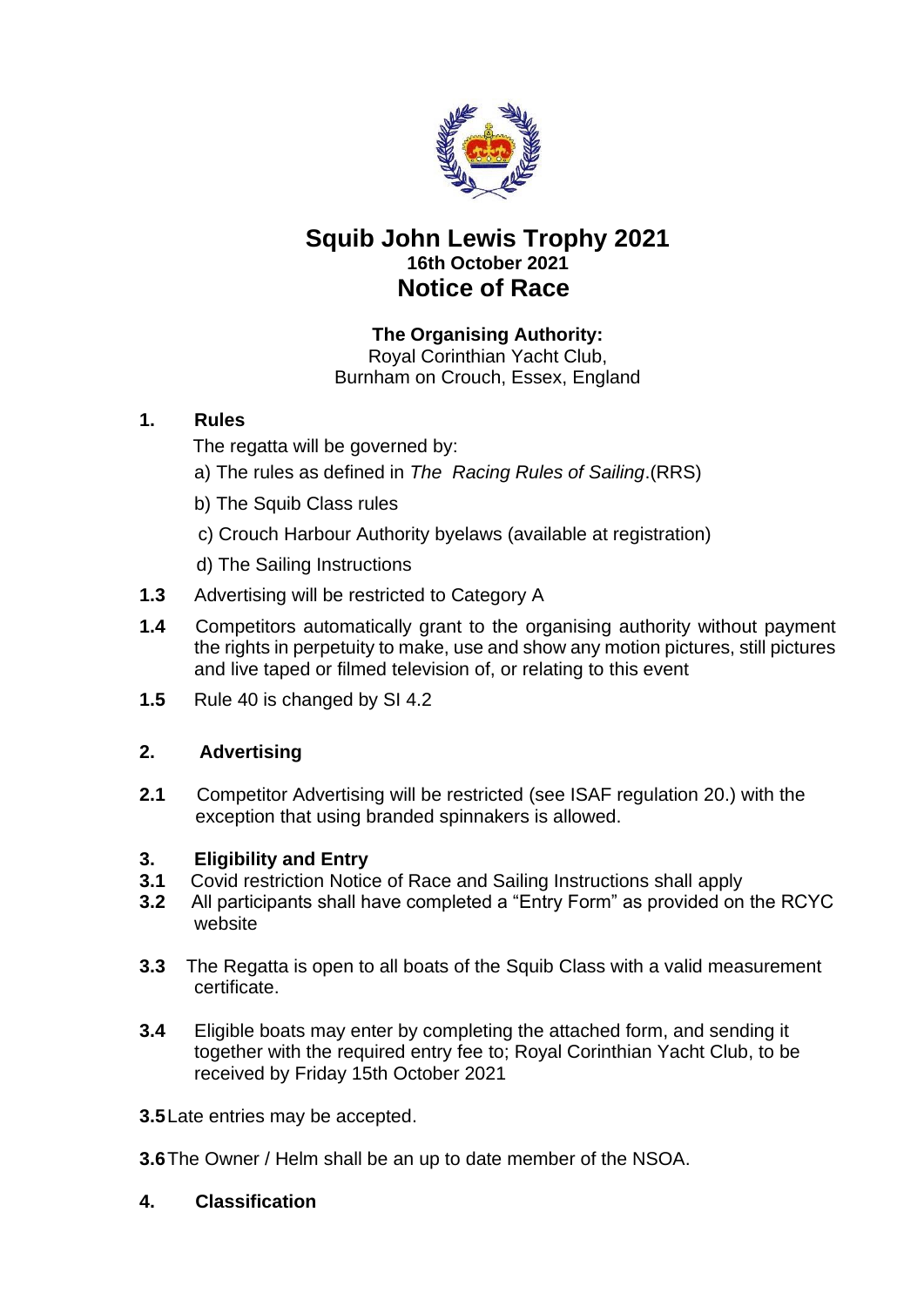N/A

#### **5. Fees**

**5.1** Entry shall be made onine or using the form displayed on the RCYC web site. There is no fee for the regatta donations can be made on the day to the Farleigh Hospice.

### **6. Qualifying Series and Final Series**

N/A

#### **7. Schedule**

- **7.1** No Registration all on line
- **7.2** Measurement and Inspection are at the Race Officer's discretion
- **7.3** Race dates & times: Warning Signa There will be no competitor briefing Information will be populated to the Squib Class via their Whats App group.

| 16th October | Race One 11:00 |                                             |
|--------------|----------------|---------------------------------------------|
|              |                | Race Two as soon as possible after Race 1   |
|              |                | Race Three as soon as possible after Race 2 |
|              |                | Race Four as soon as possible after Race 3  |

#### **8. Measurement**

- **8.1** Each boat shall hold a valid measurement Certificate, and produce a copy if requested by the Race Officer /Race Committee.
- **8.2** All sails intended to be used must have been pre-measured before the event, and only the correct sail number shall be used except with prior written permission of the Race Officer.

#### **9. Sailing Instructions**

**9.1** Sailing Instructions will be available on line.

#### **10. Venue**

- **10.1** Royal Corinthian Yacht Club, Burnham-on-Crouch
- **10.2** Racing area: The racing shall be in the Rivers Crouch and or Roach.

# **11. The Courses**

- **11.1** Courses will be issued with the Sailing Instructions
- **12. Penalty System**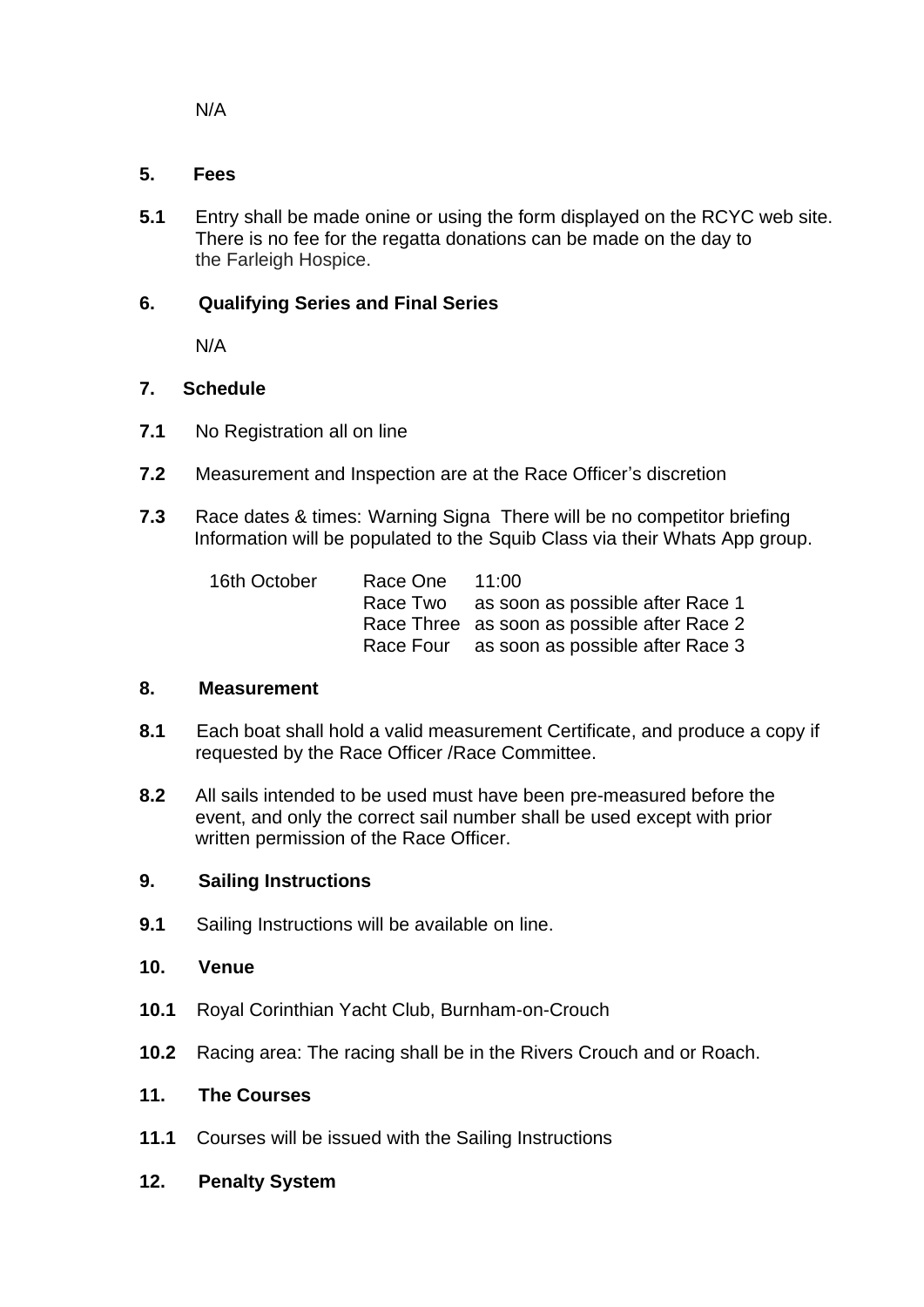**12.1** In accordance with RRS 44.1 and 44.2 (two turns)

#### **13. Scoring**

**13.1** Four races are scheduled of which three shall be completed to constitute a series. If three or more races are completed, a boat's score will be the total of her scores excluding her worst score.

#### **14. Support Boats**

- **14.1** Support Boats shall be marked with Flag R
- **14.2** Competitors support boats shall keep well clear of the race course after the warning signal for the race.

### **15. Berthing**

**15.1** Boats shall be kept in their assigned places on the moorings

### **16 Radio Communication.**

- **16.1** All boats shall carry a VHF radio
- **16.2** A boat shall neither make radio transmissions while racing nor receive radio communications unless to the Race Management Vessel, VHF Ch 72. This restriction also applies to mobile telephones. Mobile telephones may be taken on board for emergency.

# **18. Prizes** The Regatta Trophies and Prizes may be awarded at the RCYC after racing.

### **20. Disclaimer of Liability**

- **20.1** To the extent permitted by law the Organising Authority, Race Organisers and Management shall not be liable for any loss, damage, death or personal injury howsoever caused to the owner/competitor, his skipper or crew, as a result of their taking part in the regatta. Moreover, every owner/ competitor warrants the suitability of his/ her boat and equipment for the event.
- **20.2** The safety of the boat and her entire management including insurance shall be the sole responsibility of the owner/competitor who must ensure that the boat is fully founded,, thoroughly seaworthy, manned by a crew sufficiently experienced and fitness for the conditions which that they may encounter during the course of the regatta. The owner/competitior must be satisfied as to the soundness of the hull, spars, rigging and all gear and must ensure that all safety equipment is properly maintained, stowed and in date and that the crew know where it is kept and how it is used.